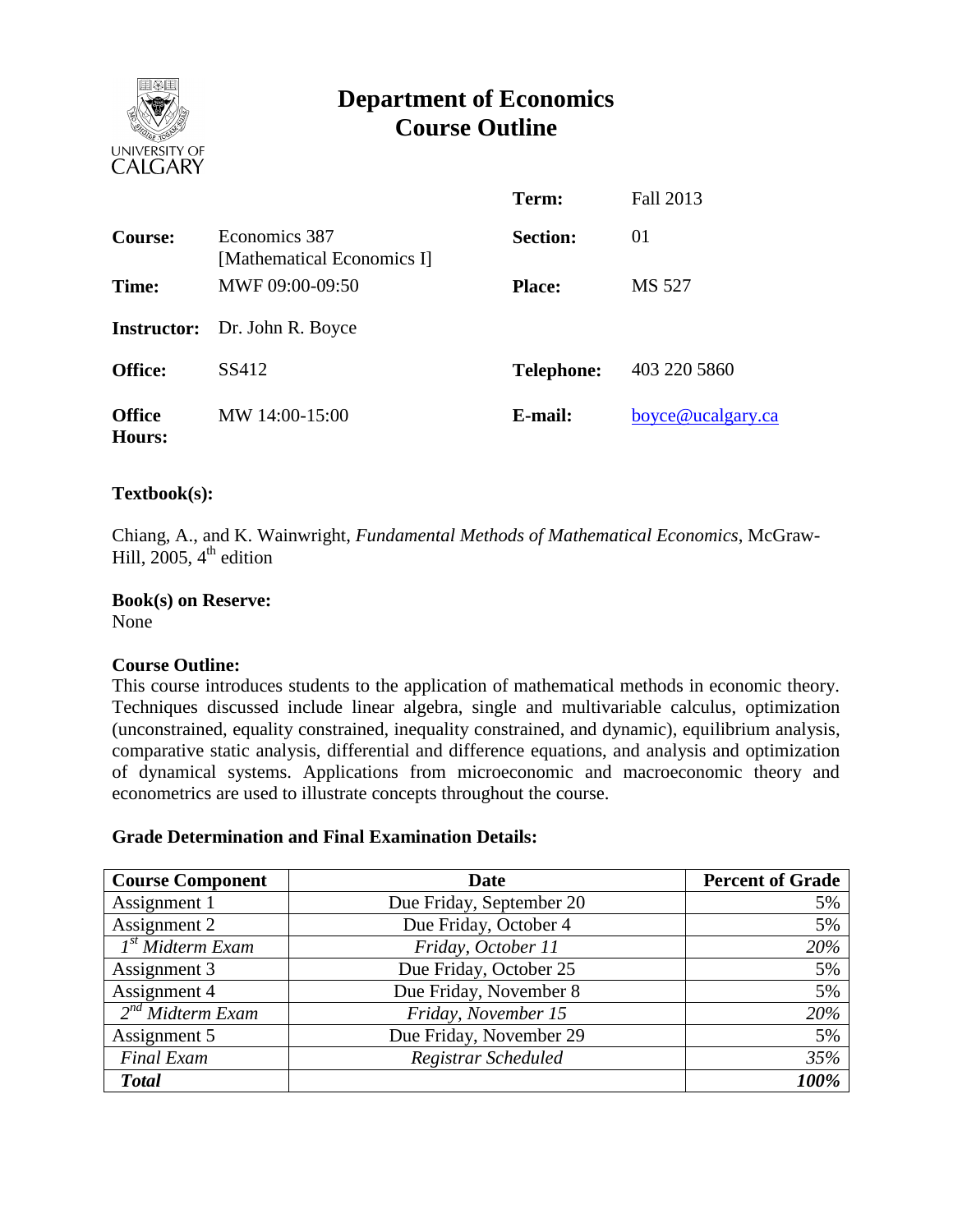Examinations and assignments are marked on a numerical basis. The course grade is calculated using the above weights. The following letter grade / minimum percentage equivalences apply:

|       | $A+$ 100%  | $\mathbf{B}$ | -80 | $C-$ 60   |    |
|-------|------------|--------------|-----|-----------|----|
|       | A 95 B- 75 |              |     | $D+$      | 55 |
| A- 90 |            | $C_{+}$ 70   |     | $D \t 50$ |    |
| $B+$  | -85        | $C = 65$     |     | F $<$ 50  |    |

Non-programmable calculators will be allowed during the writing of all examinations.

There will be a Registrar scheduled final examination.

Tests and exams will not involve multiple choice questions.

Students unable to write the examinations at the scheduled date or turn assignments in by the due date because of *documented* medical, family emergency or religious observance will have the weight shifted to the final exam.

## **Contacts**

Students' Union Vice-President Academic: Emily Macphail Phone: 403-220-3911 E-mail [suvpaca@ucalgary.ca](mailto:subpaca@ucalgary.ca)

Students' Union Faculty Representative (Arts) Phone: 403-220-3913Office: MSC 251 E-mail [arts1@su.ucalgary.ca](mailto:arts1@su.ucalgary.ca) [arts2@su.ucalgary.ca,](mailto:arts2@su.ucalgary.ca) [arts3@su.ucalgary.ca,](mailto:arts3@su.ucalgary.ca) [arts4@su.ucalgary.ca](mailto:arts4@su.ucalgary.ca)

Society of Undergraduates in Economics (S.U.E.): [www.ucalgary.ca/sue](http://www.fp.ucalgary.ca/econ)

Society of Undergraduates in Economics is a student run organization whose main purpose is to assist undergraduate economics students succeed both academically and socially at the University of Calgary. Services include access to the exam bank, career partnerships with the Career Centre through hosting industry nights and information sessions, recognizing achievements in teaching, and organizing social events for members. They invite you to join by contacting <u>sue@ucalgary.ca</u>.

*Faculty of Arts Program Advising and Student Information Resources*

 Have a question, but not sure where to start? The Faculty of Arts Program Information Centre (PIC) is your information resource for everything in Arts! Drop in at SS102, call them at 403-220-3580 or email them at [artsads@ucalgary.ca.](mailto:artsads@ucalgary.ca) You can also visit the